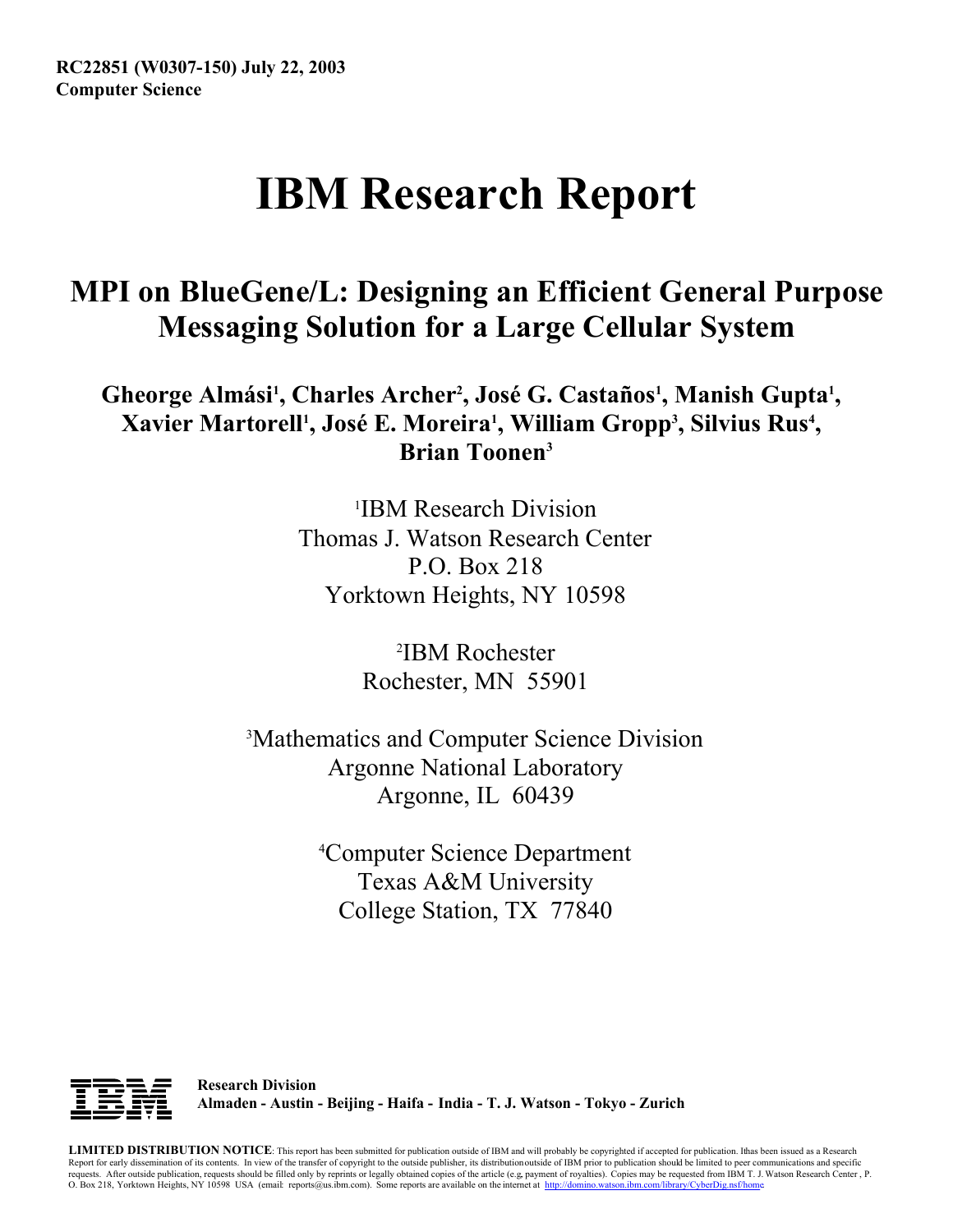### **MPI on Blue Gene/L : Designing an Efficient General Purpose Messaging Solution for a Large Cellular System**

George Almási<sup>1</sup>, Charles Archer<sup>2</sup>, José G. Castaños<sup>1</sup>, Manish Gupta<sup>1</sup>, Xavier Martorell<sup>1</sup>, José E. Moreira<sup>1</sup>, William Gropp<sup>3</sup>, Silvius Rus<sup>4</sup>, and Brian Toonen<sup>3</sup>

> <sup>1</sup> IBM Thomas J. Watson Research Center Yorktown Heights, NY 10598-0218 gheorghe,castanos,jmoreira,mgupta,xavim@us.ibm.com  $\mu$ <sup>2</sup> IBM Rochester MN 55901 archerc@us.ibm.com <sup>3</sup> Mathematics and Computer Science Division Argonne National Laboratory Argonne IL 60439 gropp,toonen@mcs.anl.gov <sup>4</sup> Computer Science Department Texas A&M University College Station TX 77840 rus@tamu.edu

**Abstract.** The Blue Gene/L supercomputer uses system-on-a-chip integration and a highly scalable 65,536 node cellular architecture to deliver 360 Teraflops of peak computing power. Efficient operation of the machine requires a fast, scalable and standards compliant MPI library. Researchers at IBM and Argonne National Labs are porting the MPICH2 library to Blue Gene/L . We present the current state of the design and project the features critical to achieving performance and scalability.

#### **1 Introduction**

In November 2001 IBM announced a partnership with Lawrence Livermore National Laboratory to build the Blue Gene/L supercomputer, a 65,536-node machine designed around embedded PowerPC processors. Through the use of system-on-a-chip integration [8], coupled with a highly scalable cellular architecture, Blue Gene/L will deliver 180 or 360 Teraflops of peak computing power, depending on utilization mode. Blue Gene/L represents a scalability jump of almost two orders of magnitude when compared to existing large scale systems, such as ASCI White [2], the Earth Simulator [4], Cplant [3] and ASCI Red [1].

MPICH2 [5], developed by researchers at Argonne National Laboratories, is an all-new implementation of MPI that is intended to support research into both MPI-1 and MPI-2. The MPICH2 design features optimized MPI datatypes, optimized remote memory access (RMA), high scalability, usability and robustness.

In this paper we present and analyze the software design for a fast, scalable and standards compliant MPI communication library, based on MPICH2 , for the Blue Gene/L machine. The rest of this paper is organized as follows. Section 2 presents a brief description of the Blue Gene/L supercomputer. Section 3 discusses the system software. Section 4 gives a high level architectural overview of the communication library, and Section 5 discusses the design choices we are facing during implementation. Section 6 describes the methodology we employed to measure performance, and preliminary results. We conclude with Section 7.

#### **2 Blue Gene/L hardware overview**

A detailed description of the Blue Gene/L hardware is provided in [7]. In this section we present a short overview of the hardware as background for the discussion on the design of the communication library.

The basic building block of the system is a custom system-on-a-chip that integrates processors, memory and communications logic in the same piece of silicon. A chip contains two 32-bit embedded PowerPC 440 cores. Each core has embedded L1 instruction and data caches (32 KBytes each); the L2 cache is 2 KBytes, is shared by the processors, and acts as a prefetch buffer for the 4 MBytes of L3 cache (also shared).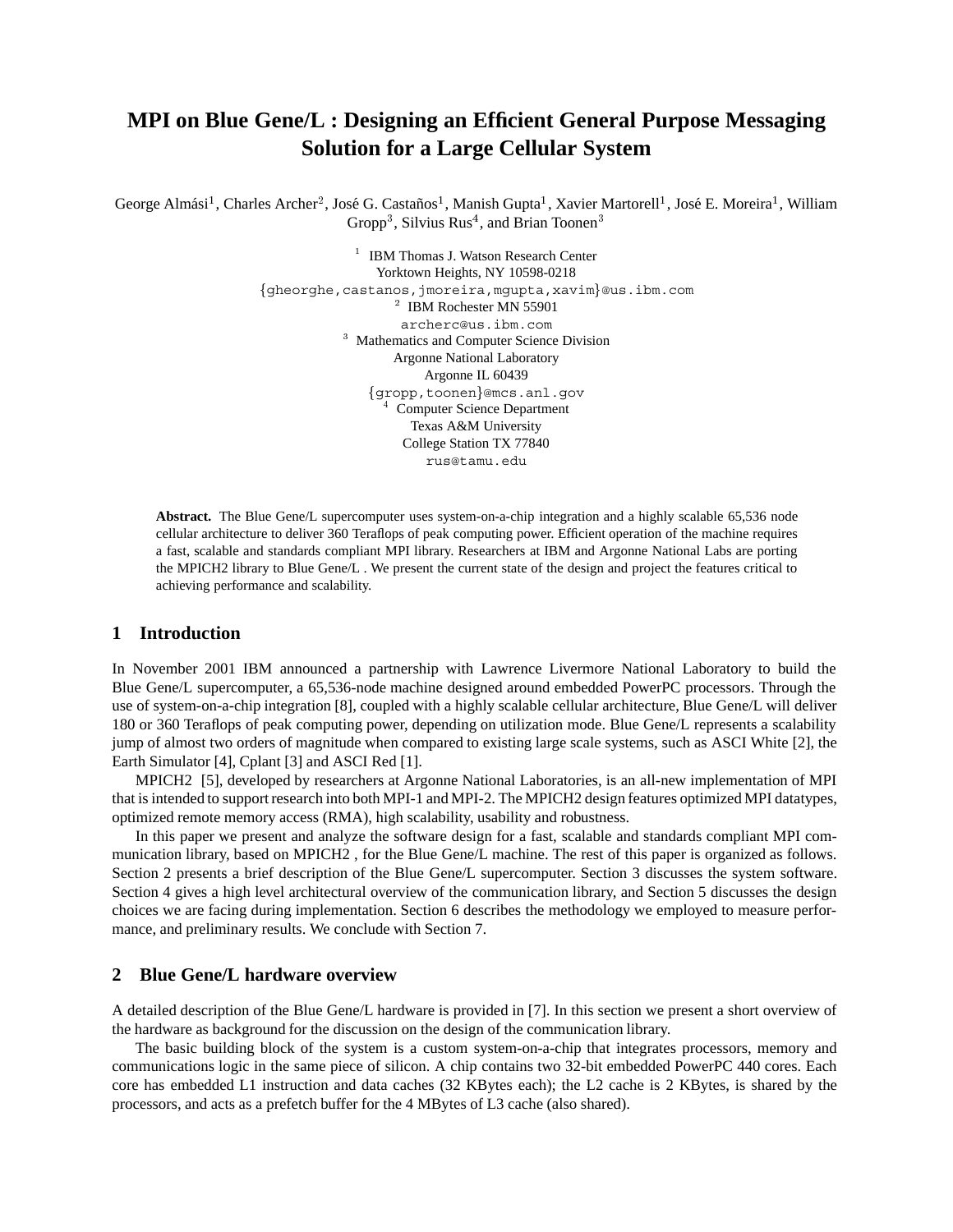Each core drives a custom 128-bit "double" FPU: essentially a pair of conventional PPC 440 FPUs joined together in SIMD mode, that can perform four double precision floating-point operations per cycle, and load/store 128 bit operands. The theoretical peak FPU performance of the core pair is 5.6GFlop/s assuming the projected clock speed of 700 MHz.

The PPC440 cores are not designed to support multiprocessor architectures. Their L1 caches are not coherent and the architecture lacks atomic memory operations. To compensates, the chip provides a number of synchronization devices: a lockbox unit for fast atomic test-and-set operations, 8 KBytes of shared SRAM and an EDRAM scratchpad for inter-core data exchange, and a "blind device" for explicit cache management.

Large Blue Gene/L systems are built as shown in Figure 1. Two chips, together with about 256 MBytes of DDR memory, are placed on a *compute card*. Sixteen compute cards are plugged in a node board; 32 node boards fit into a cabinet. The complete target system has 64 cabinets, totaling 64K compute nodes and 16 TB of memory.

In addition to the 64K compute nodes, Blue Gene/L contains a number of I/O nodes (1024 in the current design), which are connected to a Gigabit ethernet and serve as control and file I/O concentrators for the compute nodes.

Blue Gene/L has five different networks. The torus network is designed for communication among compute nodes, and is the primary network for the MPI library. The tree network encompasses all nodes and is used by MPI, by the control system for program loading and by file I/O. The other networks are the multipurpose Gigabit ethernet connecting a small number of nodes, the JTAG network used for booting and control and the global interrupt network used for job start, checkpoints and barriers.

The 64K nodes are organized into a partitionable 64x32x32 three-dimensional torus network. Each compute node contains six bi-directional torus links for direct connection with nearest neighbors. The network hardware guarantees reliable and deadlock-free, but unordered, delivery of variable length (up to 256 bytes) packets, using a minimal adaptive routing algorithm. It also provides simple broadcast functionality by depositing packets along a route. At 1.4 Gb/s per direction, the bisection bandwidth of a 64K node system is 360 GB/s. The I/O nodes are not connected to the torus network.



**Fig. 1.** High-level organization of Blue Gene/L

The tree network supports fast configurable point-topoint, broadcast and reductions of packets, with a hardware latency of 1.5 microseconds for a 64K node system. An ALU in the network can combine incoming packets using bitwise and integer operations, forwarding a resulting packet along the tree. Floating point reductions can be performed in two phases (one for the exponent and another one for the mantissa) or in one phase by converting the floating-point number to an extended 2048-bit representation. I/O and compute nodes share the tree network. Tree packets are the main mechanism for communication between these nodes.

#### **3 Blue Gene/L System Software**

The Blue Gene/L computational core is divided into partitions: self-contained and completely (electrically) isolated subsets of the machine. This isolation can be effected at midplane boundaries. The smallest physically isolated contiguous torus in Blue Gene/L consists of 512 compute nodes. It is possible to create smaller (128 node) contiguous meshes, but not tori, by selectively disabling certain torus and tree links on some chips.

The system software architecture is presented in Figure 2. The smallest unit independently controlled by software is called a processing set (or pset) and consists of 64 compute nodes and an associated I/O node. Components of a pset communicate through the tree network; file I/O and control are managed by the associated I/O node through the Ethernet network. The smallest logical entity that can run a job is made of two psets and forms a 128 node contiguous mesh. The whole Blue Gene/L computational core consists of 1024 psets.

The **I/O nodes** run an embedded Linux kernel (currently version 2.4.19) for PowerPC 440GP processors. The kernel has custom drivers for the Ethernet and tree devices. The main function of I/O nodes is to run a control program called CIOD (console I/O daemon) that is used by system management software and by the compute nodes' file I/O operations.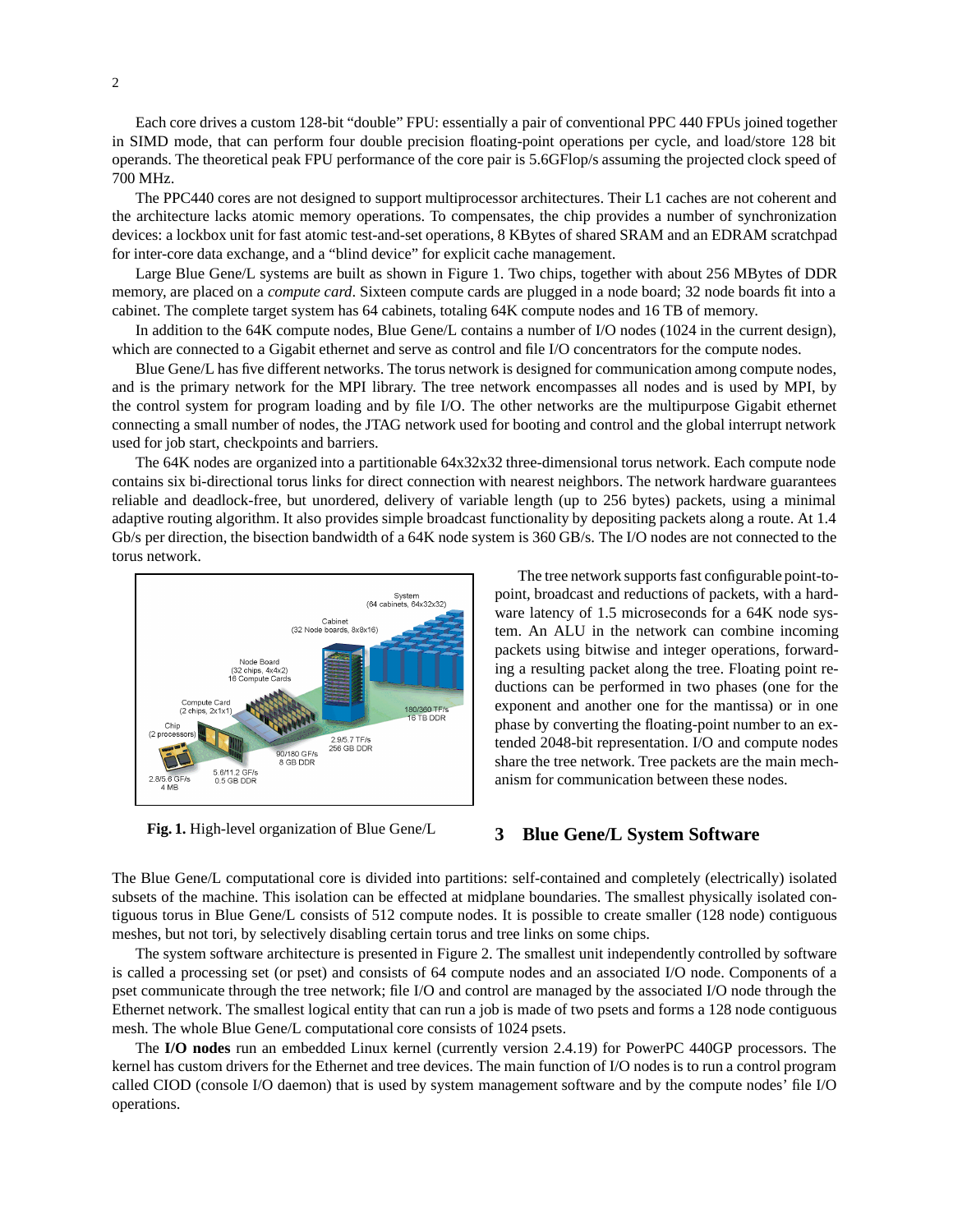The control software running on **compute nodes** is a minimalist POSIX compliant custom kernel that provides a simple, flat, fixed-size 256MB address space, with no paging, accomplishing a role similar to PUMA [17]. The kernel and application program share the same address space. In the current implementation, the entire torus network is mapped into user space while the tree network is partitioned between the kernel and the user. The kernel also provides support for a range of options of using the two processors on the chip, which will be discussed later in the paper.

**The system management software** provides a range of services for the whole machine, including machine initialization and booting, system monitoring, job launch and termination, and file I/O. System management is provided by external service nodes; from a system point of view the compute and I/O nodes are stateless. We chose to maintain all the state of a Blue Gene/L system using standard database technology, which naturally provides scalability, reliability, security, portability, logging, and robustness.

Job execution in Blue Gene/L is accomplished through a combination of I/O nodes and service node functionality. When submitting a job for execution in Blue Gene/L , the user specifies the desired shape and size of the partition to execute that job. Each compute node executes



**Fig. 2.** Blue Gene/L system software

exactly one compute process of the parallel job. The scheduler selects an appropriate set of compute nodes to form the partition. The compute (and corresponding I/O) nodes selected by the scheduler are configured into a partition by the service node using the control network. We have developed techniques for efficient allocation of nodes in a toroidal machine that are applicable to Blue Gene/L [13].

Once a partition is created, job launch and file I/O are accomplished via messages passed between the compute node and its control node over the tree network, using a point-to-point packet addressing mode. This functionality is provided by the I/O node for all compute nodes in a pset.

#### **4 Communication Software Architecture**

The Blue Gene/L communication software architecture is divided into three layers. At the bottom is the *packet layer*, a thin software library that allows access to network hardware. At the top is the MPI library. Traditional systems have many other layers of software in between. The relatively high bandwidth/FLOP ratio of the Blue Gene/L design requires low software overhead for communication; therefore a single layer, called the *message layer*, glues the system together.

#### **4.1 Packet layer**

The Blue Gene/L chip network hardware is a set of memory mapped FIFO registers and device control registers (DCRs). The torus/tree packet layer is a thin layer of software designed to abstract and simplify access to hardware. It abstracts FIFO registers into torus and tree *devices* and presents an API consisting of essentially three functions: initialization, packet send and packet receive. The packet layer provides a *mechanism* to use the network hardware but doesn't impose any *policies* on how to use it.

Some restrictions imposed by hardware are not abstracted at packet level for performance reasons. For example the length of a torus packet must be a multiple of 32 bytes, and can be no more than 256 bytes. Tree packets have exactly 256 bytes.

Packets sent and received by the packet layer have to be aligned to a 16 byte address boundary, to enable the efficient use of 128 bit loads and stores to the network hardware through dual floating point registers.

All packet layer send and receive operations are non-blocking, leaving it up to the higher layers to implement synchronous, blocking and/or interrupt driven communication models. In its current implementation the packet layer is stateless.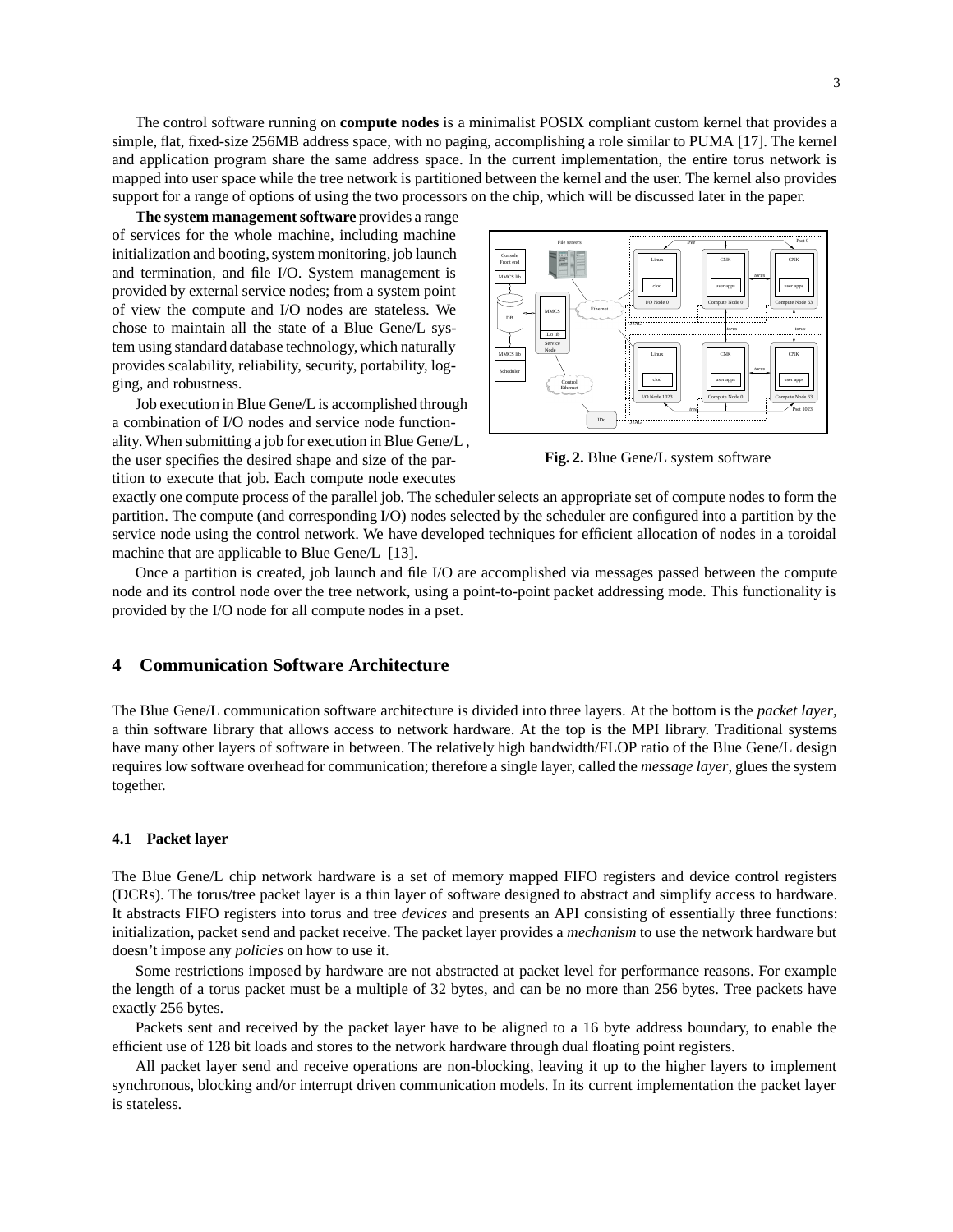#### **4.2 Message layer**

The message layer is an active message system [19, 10, 15, 18] built on top of the packet layer that allows the transmission of arbitrary buffers among compute nodes. Its architecture is shown by Figure 3:



**Fig. 3.** The message layer architecture

**The connection manager** controls the overall progress of the system and contains a list of virtual connections to other nodes.

Each **virtual connection** is responsible for communicating with one peer. The connection has a send queue and a receive queue. Outgoing messages are always sent in order. Incoming packets, however, can arrive out of order: the message layer has to determine which message a packet belongs to. Thus, each packet has to carry a message ID.

**Message buffers** are used for sending and receiving packets belonging to the same message. A message

buffer contains the state of the message (in progress, complete etc.). It also has an associated region of user memory, and a *packetizer/unpacketizer* that is able to generate packets or to place incoming packets into memory. Message buffers also handle the message protocol (i.e. what packets to send when).

**[Un]packetizers** drive the packet layer. Packetizers build and send packets out of message buffers; unpacketizers re-constitute messages from the component packets. Packetizers also handle the alignment and packet size limitations imposed by the network hardware.

The three main functions implemented by the message layer API are Init, advance and postsend. Init initializes the message layer. advance is called often to ensure that the message layer makes progress, i.e. sends the packets it has to send, checks the torus hardware for incoming packets and processes them accordingly. postsend allows a message to be submitted into the send queue. Other functions, not described here, allow the implementation of application-supported checkpointing.

Just like packet layer functions, message layer functions are non-blocking and designed to be used in either polling mode, or driven by hardware interrupts. Completion of a send, and the begin and end of a receive are all signalled through *callbacks*. Thus, when a message is sent and is ready to be taken off the send queue the senddone function is invoked. When a new message starts arriving, the recvnew callback is invoked; at the end of reception recvdone is invoked.

#### **4.3 MPICH2**



**Fig. 4.** The Blue Gene/L MPI roadmap

The large number of MPI processes on a Blue Gene/L machine create scalability problems for most MPI implementations we considered for this machine. MPICH2 , currently under development at Argonne National Laboratories, is an MPI implementation designed from the ground up for scalability to hundreds of thousands of processors. Figure 4 shows the roadmap of developing an MPI library for Blue Gene/L . MPICH2 has a mod-

ular build, and therefore the Blue Gene/L port consists of a number of plug-in modules, leaving the code structure of MPICH2 intact.

**Point-to-point messages.** The most important addition of the Blue Gene/L port is an implementation of ADI3, the MPICH2 Abstract Device Interface [12]. A thin layer of code transforms e.g. MPI Request objects and MPI Send function calls into calls into sequences of message layer postsend function calls and various message layer callbacks.

**Process management.** Another part of the Blue Gene/L port is related to the process management primitives, documented in [6]. In MPICH2 process management is split into two parts: a process management interface (PMI),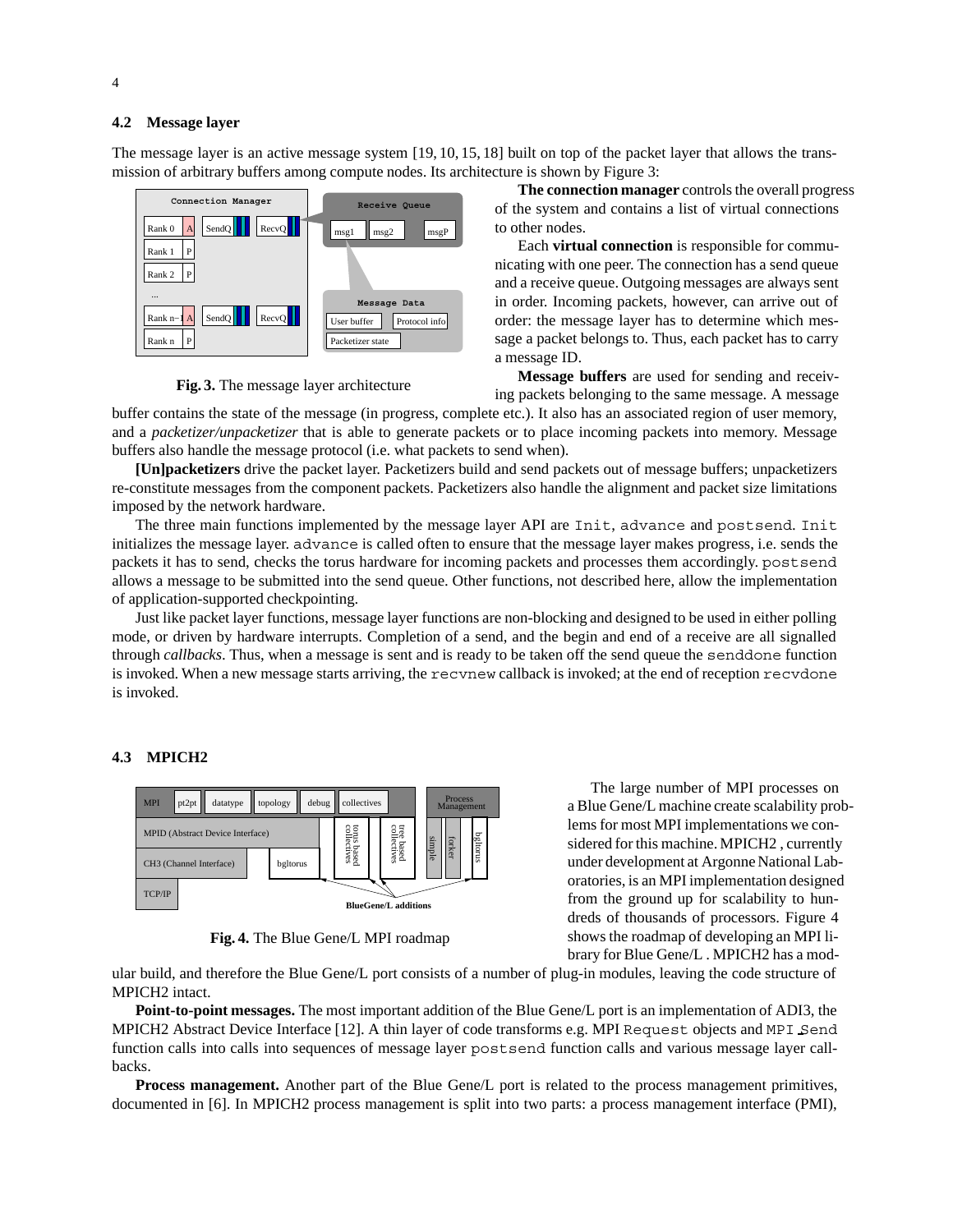called from within the MPI library, and a set of process managers (PM) which are responsible for starting up and terminating down MPI jobs and implementing the PMI functions.

MPICH2 includes a number of process managers suited for clusters of general purpose workstations. The Blue Gene/L process manager makes full use of its hierarchical system management software, including the CIOD processes running on the I/O nodes, to start up and shut down MPI jobs. The Blue Gene/L system management software is expressly designed to deal with the scalability problem inherent in starting up, synchronizing and killing 65,536 MPI processes.

When complete, the system management software will also allow us to completely implement most of the PMI functions specified by MPICH2 . Currently our PMI implementation is only minimally functional, and e.g. only allows a default mapping of MPI ranks to torus coordinates; when fully functional, the PMI will be coupled with the system manager's implementation of mpirun to allow users to ask for specific physical topologies and MPI rank assignments to run their jobs on.

**Optimized collectives.** MPICH2 has default implementations for all MPI collectives, and therefore becomes functional the moment point-to-point primitives are implemented. The default implementations are oblivious of the underlying physical topology of the torus and tree networks. **Optimized** collective operations can be implemented for communicators whose physical layouts conform to certain properties.

Building optimized collectives for MPICH2 involves several steps. First, the process manager interface will be expanded to allow the calculation of the torus and tree layouts of particular communicators. Next, a list of optimized collectives, for partilar combinations of communicator layouts and message types, will be implemented. The best implementation of a particular MPI collective will then be selected based on the type of communicator involved (as calculated using the process manager interface).

- **–** The torus hardware can be used to efficiently implement broadcasts on contiguous 1, 2 and 3 dimensional meshes, using a feature of the torus that allows depositing a packet on every node it traverses (as mentioned in Section 2). Collectives best suited for this implementation e.g. Bcast, Allgather, Alltoall, Barrier, all involve broadcast in some form.
- **–** The tree hardware can be used for almost every collective that is executed on the MPI COMM WORLD communicator, including some reduction operations. Integer operand reductions are directly supported by hardware. IEEE compliant floating point reductions can also be implemented by the tree using separate reduction phases for the mantissa and the exponent.
- **–** Non MPI COMM WORLD collectives can also be implemented using the tree, but care must be taken to ensure deadlock free operation. The tree is a locally class routed network, with packets belonging to one of a small number of classes and tree nodes making local decisions about routing. The tree network guarantees deadlockfree simultaneous delivery of no more than two class routes. One of these routes is used for control and file I/O purposes; the other is available for use by collectives.

Optimized collectives are not yet implemented, since our priority is to achieve a fully functional MPI implementation before the Blue Gene/L hardware arrives.

#### **5 Design Decisions in the Message Layer**

The message layer's design was driven by the requirement to find a low overhead solution with good scaling properties that interfaces the MPI library with the packet layer. The design was influenced by specific Blue Gene/L hardware features, such as

- **–** the network's reliability,
- **–** packetization and alignment restrictions,
- **–** out-of-order arrival of torus packets, and
- **–** the existence of non-coherent processors in a chip.

These hardware features, together with the requirements, led us to design decisions that deserve closer examination.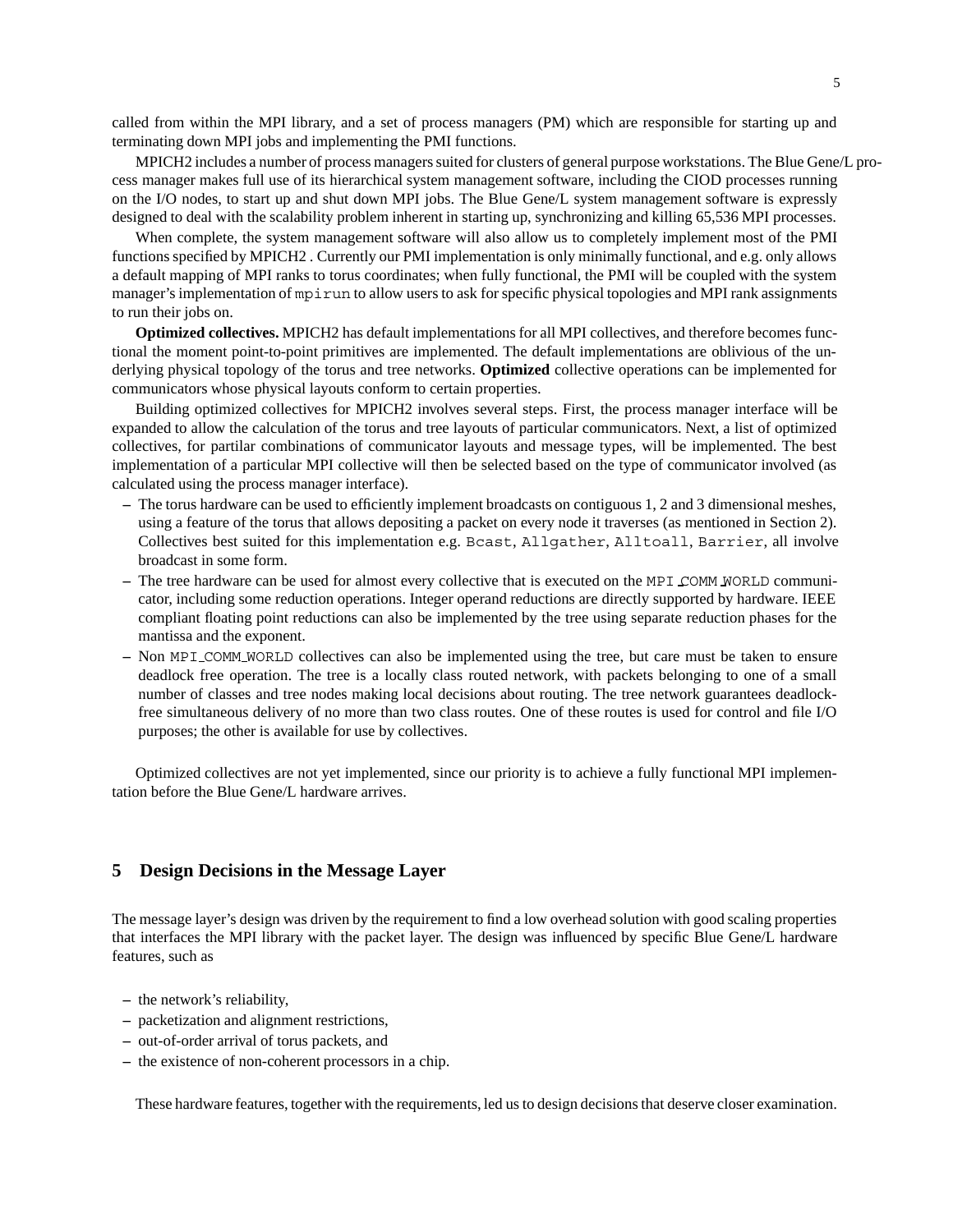#### **5.1 The impact of hardware reliability**

The Blue Gene/L network hardware is completely reliable. Once a packet is injected into the network, hardware guarantees its arrival at the destination unless a non-correctable error condition occurs at one of the nodes (resulting in an abort and checkpoint restart). The Blue Gene/L message layer does not implement a packet recovery protocol. This decision allows for better scaling and a large reduction of software overhead, but also introduces problems related to checkpointing and recovery from software failures.

#### **5.2 Dealing with network hardware: packetizing and alignment**

The packet layer requires data to be sent in 256 byte chunks aligned at 16 byte boundaries. This forces the message layer to either optimize the alignment of arbitrary buffers or to copy memory to/from aligned data buffers.



**Fig. 5.** Packetizing non-aligned data

Figure 5 illustrates the principle of op timizing the alignment of long buffers. The buffer is carved up into aligned chunks where possible. The two non-aligned chunks at the beginning and at the end of the buffer are copied and sent together. This strategy is not always applicable, because the alignment *phase*

(i.e. the offset from the closest aligned address) of the sending and receiving buffers may differ. MPI has no control over the allocation of user buffers. In such cases at least one of the participating peers, preferrably the sender, has to adjust alignment by performing memory to memory copies. For rendezvous messages the receiver can send back the *desired alignment phase* with the first acknowledgement packet.

The alignment problem only affects zero copy message sending strategies. If either peer in a message exchange uses memory-to-memory copies for any reason, that memory copy can absorb the cost of re-alignment.

#### **5.3 Out-of-order packets**

The routing algorithm of the torus network allows packets from the same sender to arrive to the receiver out of order. The task of re-ordering packets falls to the message layer.

Packet order anomalies affect the message layer in one of two ways. The simpler case occurs when packets belonging to the same message are received out of order. This affects the way in which packets are re-assembled into messages, and the way in which MPI matching is done at the receiver (since typically MPI matching information is in the *first* packet of a message).

Packet order reversal can also occur to packets belonging to different messages. To prevent the mixing of packets belonging to different messages, each packet has to carry a message identifier. This identifier is maintained by the sender's virtual channel, and incremented for every message sent. To comply with MPI semantics, the receiver is responsible to present incoming messages to MPI in strictly increasing order of the message identifier.

#### **5.4 Cache coherence and processor use policy**

As mentioned before, each Blue Gene/L compute node incorporates two non cache-coherent PowerPC 440 cores sharing the main memory and the torus and tree devices. Several scenarios for using these CPUs have been proposed.

- **–** *Heater mode* does not do anything with the second processor beyond booting it and putting it into an idle loop. Heater mode is easy to implement, because it sidesteps all the issues related to the lack of cache coherency of the cores, and to resource sharing.
- **–** *Virtual node mode* allows the co-existence of the two processors but severly limits interaction between the two: the applications running on them have separate allocations of memory and communication resources. Virtual node mode doubles the available processing power available to the user at the cost of halving all other resources per process. It is well suited for computation-intensive jobs that require little in the way of memory or communication. Neither the torus nor the tree networks are suitable for communication between two processes on the same chip. A shared area of memory is called for, either in a non-L1-cached portion of the main memory or in the scratchpad memory area (described in Section 2). The shared memory can be viewed as a virtual torus/tree device, and we plan to implement a virtual packet layer over this shared memory to send/receive packets in the same way as with other nodes.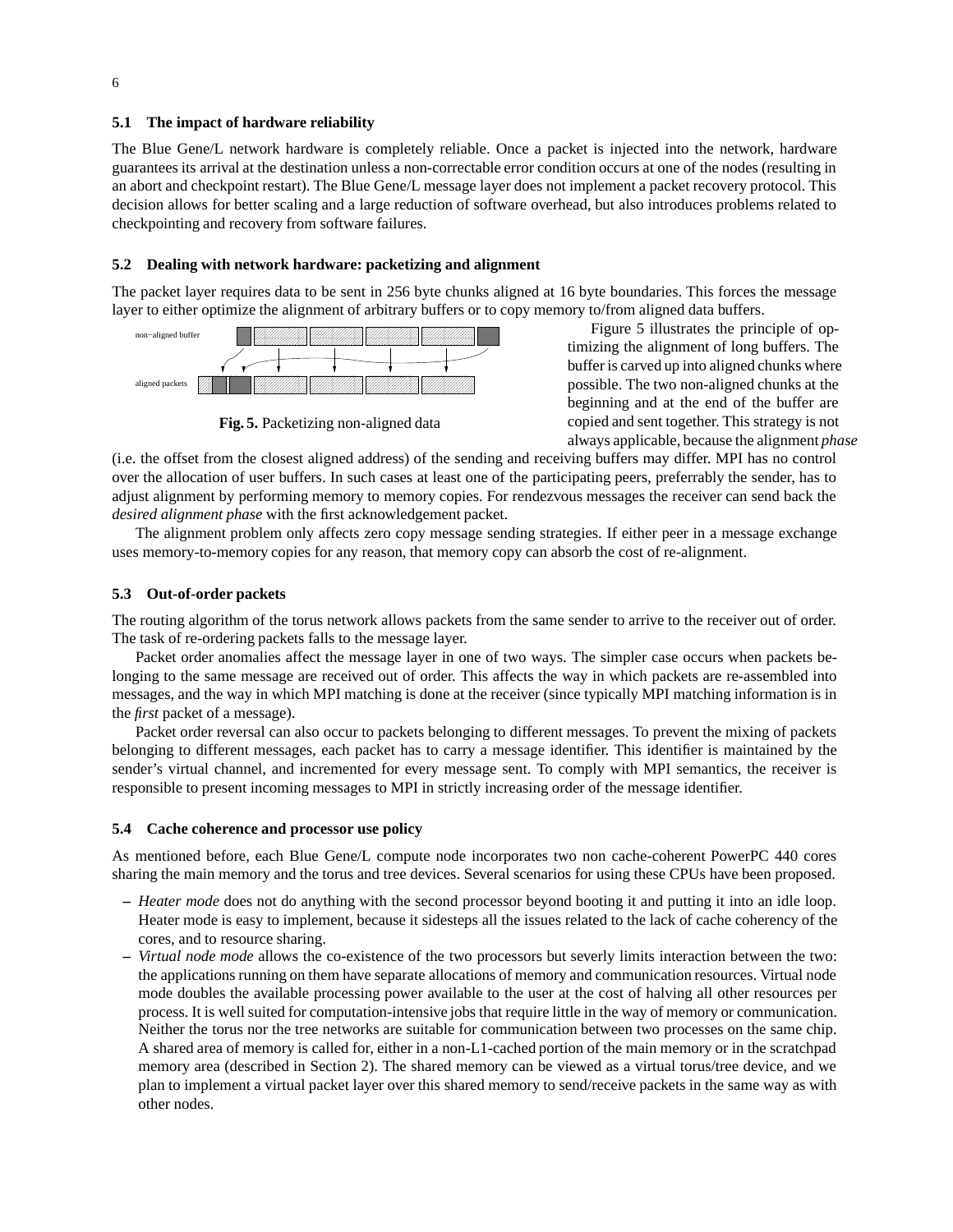**–** *Co-processor mode*, envisioned by the designers of Blue Gene/L as the default mode of operation, assigns one processor to computation and another to communication, effectively overlapping them by freeing the main ("compute") processor from communication tasks.

The main obstacle to implementing co-processor mode efficiently is the lack of cache coherence between the processors doing computation and communication. A naive way to avoid this issue is to set up a shared memory area and a virtual torus device just like in virtual node mode; the computate processor treats the virtual torus device, backed by shared memory buffers, as the only torus device in the system. The communication processor is reduced to moving data between the real device and the virtual device.

The naive implementation of co-processor mode still requires the compute processor to packetize and copy data into the shared memory area. However, reads and writes to/from the shared memory area can be done about four times faster than to/from the network devices, reducing the load on the compute processor by the same amount.

For better performance, however, it is necessary to de-couple the process of message processing from the compute processor even more. The communication processor is able to touch application memory assuming that the correct cache invalidation/flush protocol is observed by both the compute and communication processors. Before sending an MPI message the compute processor has to insure that the user's buffer has been flushed to main memory. The communication processor accesses all main memory in non-cached mode, because there is no benefit from temporal reuse for what is essentially a network DMA engine streaming data. When receiving a message, the compute processor has to invalidate the cache lines associated with its receive buffer before allowing the communication processor to fill it in with data.

Special care must be taken when receiving data that is not aligned at cache line boundaries, because the compute processor may inadvertently touch data on the same cache line as the received buffer while the message is being received, resulting in data corruption. We expect not to receive such data using the communication co-processor.

There are also other situations when the communication co-processor should not be used at all: for short blocking messages latency is the main issue and offloading the compute processor doesn't bring any benefits. In this case even heater mode may work better than co-processor mode.

#### **5.5 Scaling issues and virtual connections.**

In MPICH2 point to point communication is executed over virtual connections between pairs of nodes. Virtual connections are established between each pair of nodes in a lazy manner. In a 65,536 node machine the large number of such connections maintained by every participating peer limit scalability.

Because the network hardware guarantees packet delivery, virtual connections do not have to execute a perconnection wake-up protocol when the job starts. Thus startup time on the Blue Gene/L machine will be a constant, not a linear function of the number of participating nodes.

Another factor limiting scalability is the amount of memory needed by an MPI process to maintain state for each virtual connection. The current design of the message layer uses only about 50 bytes of data for every virtual connection for the torus coordinates of the peer, pointer sets for the send and receive queues and state information. Even so, 65,536 virtual connections, add to 3 MBytes of main memory per node, more than 1% of the available total (256 MBytes), just to maintain the connection table.

#### **5.6 Application-supported checkpointing**

There is no software in place to re-send packets lost on the network during checkpointing. The torus and the tree hardware to be emptied of packets prior to taking a checkpoint snapshot.

For system-initiated checkpoints this means querying the network hardware to make sure that no packets are in the system. But application driven checkpoints do not have access to low level network hardware. Because packets on the torus network may arrive out of order, the only way to guarantee that no packet is in transit is to checkpoint in a state where the receive queues of all virtual connections are empty. Checkpoint markers have to be sent, and acknowledged, by every virtual connection to their peers. Application initiated checkpointing implies a barrier operation.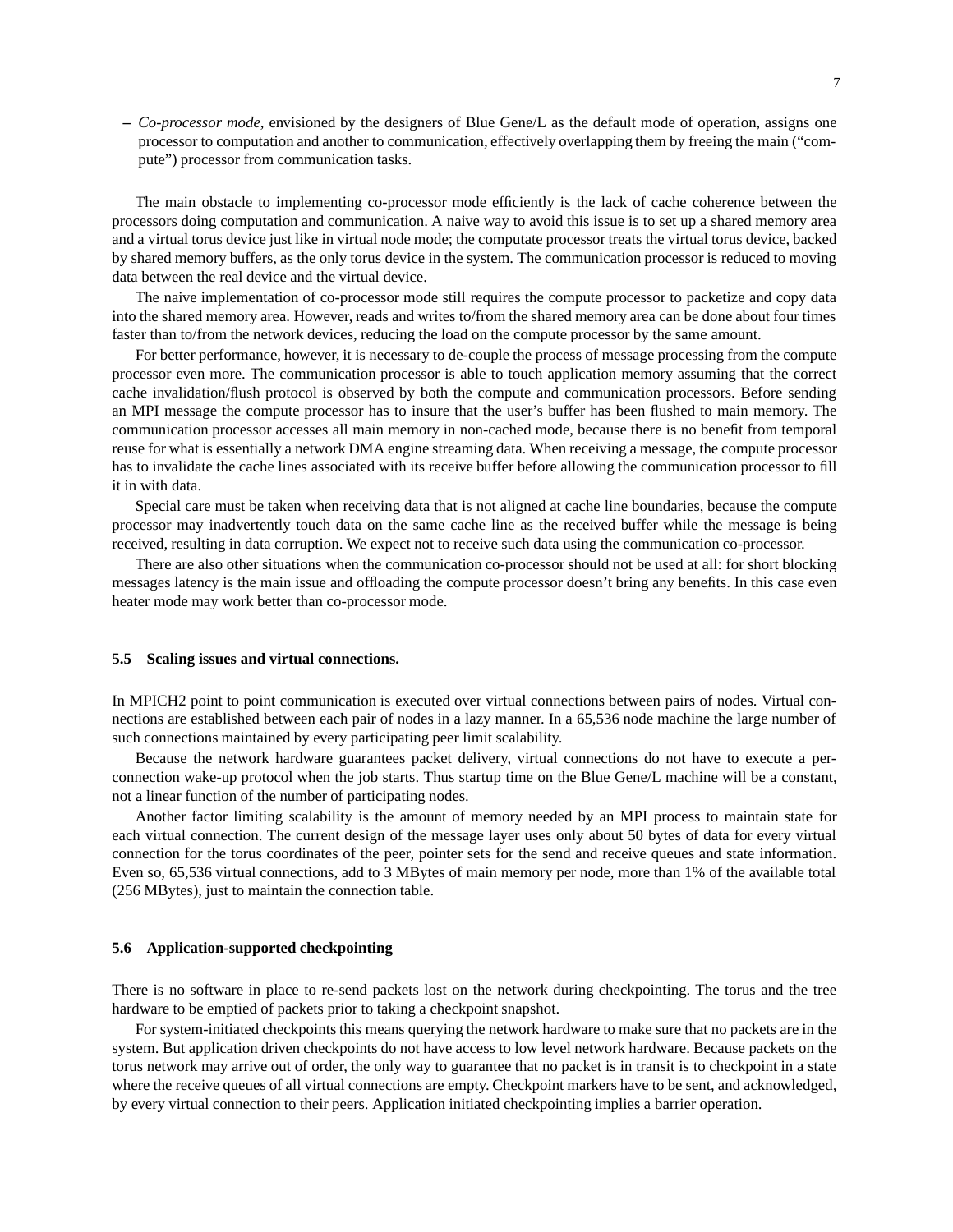#### **5.7 Transmitting non-contiguous data**

The MPICH2 abstract device interface allows non-contiguous data buffers to percolate down to message layer level, affording us the opportunity to optimize the marshalling and unmarshalling of these data types at the lowest (packet) level. Our current strategy centers on iovec data structures generated by utility functions in the ADI layer.

#### **5.8 Communication protocol in the message layer**

Early in the design we made the decision to implement the communication protocol in the message layer for performance reasons. Integration with MPICH2 is somewhat harder, forcing us to implement an abstract device interface (ADI3) based port instead of using the easier, but less flexible channel interface [12]. In our view the additional flexibility gained by with this decision is well worth the effort.

The most important reason for abandoning the channel interface was the need for a custom protocol in the message layer. The protocol design is crucial because it is influenced by virtually every aspect of the Blue Gene/L system: the reliability and out of order nature of the network, scalability issues and latency and bandwidth requirements.

- **–** Because of the reliable nature of the network no acknowledgements are needed. Thus a simple "fire and forget" eager protocol is a viable proposition; any packet out the send FIFO can be considered safely received by the other end.
- **–** A special case of the eager protocol is represented by single-packet messages, which should be handled with a minimum of overhead to achieve good ping-pong latency.
- **–** The main limitation of the eager protocol is the inability of the receiver to control incoming traffic. For high volume messages the rendezvous protocol is called for, possibly the optimistic form implemented in Portals [9].
- **–** The message protocol is also influenced by out-of-order arrival of packets. The first packet of any message contains information not repeated in other packets, such as the whole message's lenght and MPI matching information. If this packet is delayed on the network, the receiver is unable to handle the subsequent packets, and has to allocate temporary buffers or to discard the packets, with obvious undesirable consequences.

This problem does not affect the rendezvous protocol because the first packet is always explicitly acknowledged and thus cannot arrive out of order. For short messages, where the rendezvous protocol is not desirable, the problem can be mitigated in several ways. The torus network permits us to assign higher priority to the lead packet of a message, lowering the probability of an out-of-order situation. However, the problem can only be fully handled by replicating the extra information in all packets of a message, at the price of substantial (10-20%) loss of bandwidth.

**–** The most promising solution to the out-of-order problem for mid-size messages involves a variation on the rendezvous protocol that replicates the MPI matching information in the first few packets belonging to a message, and requires the receiver to acknowledge the first packet it receives. The number of packets that have to carry extra information is determined by the average roundtrip latency of the torus network. The sender will not have to stop and wait for an acknowledgement if it is received before the allotment of special packets carrying extra information has been exhausted.

#### **6 Simulation Framework and Measurements**

BGLSIM is a functionally correct multichip Blue Gene/L simulator based on the MAMBO [16] project. BGLSIM is not architecturally accurate. All instructions take one one cycle to execute. Up to 2,000,000 instructions per second are simulated on a 1GHz Pentium III machine. The high execution speed has enabled us to run multi-chip simulations of up to 512 simulated nodes.

BGLSIM is our primary vehicle for software development. It is equipped with an implementation of HPM [11] which allows us to measure the number of instructions executed by regions of instrumented code.

This section illustrates the measurement methodology we are using to drive our design decisions, and how we are planning to optimize the implementation of the MPI port. The numbers presented here are current as of April 2003, and were measured with the first version of the Blue Gene/L port of MPICH2 that was able to run in the multichip simulation environment. We were interested in measuring the software overhead in the MPICH2 port and in the message layer. The workloads for our experiments consisted of a subset of the NAS parallel benchmarks [14], running on 8 processors.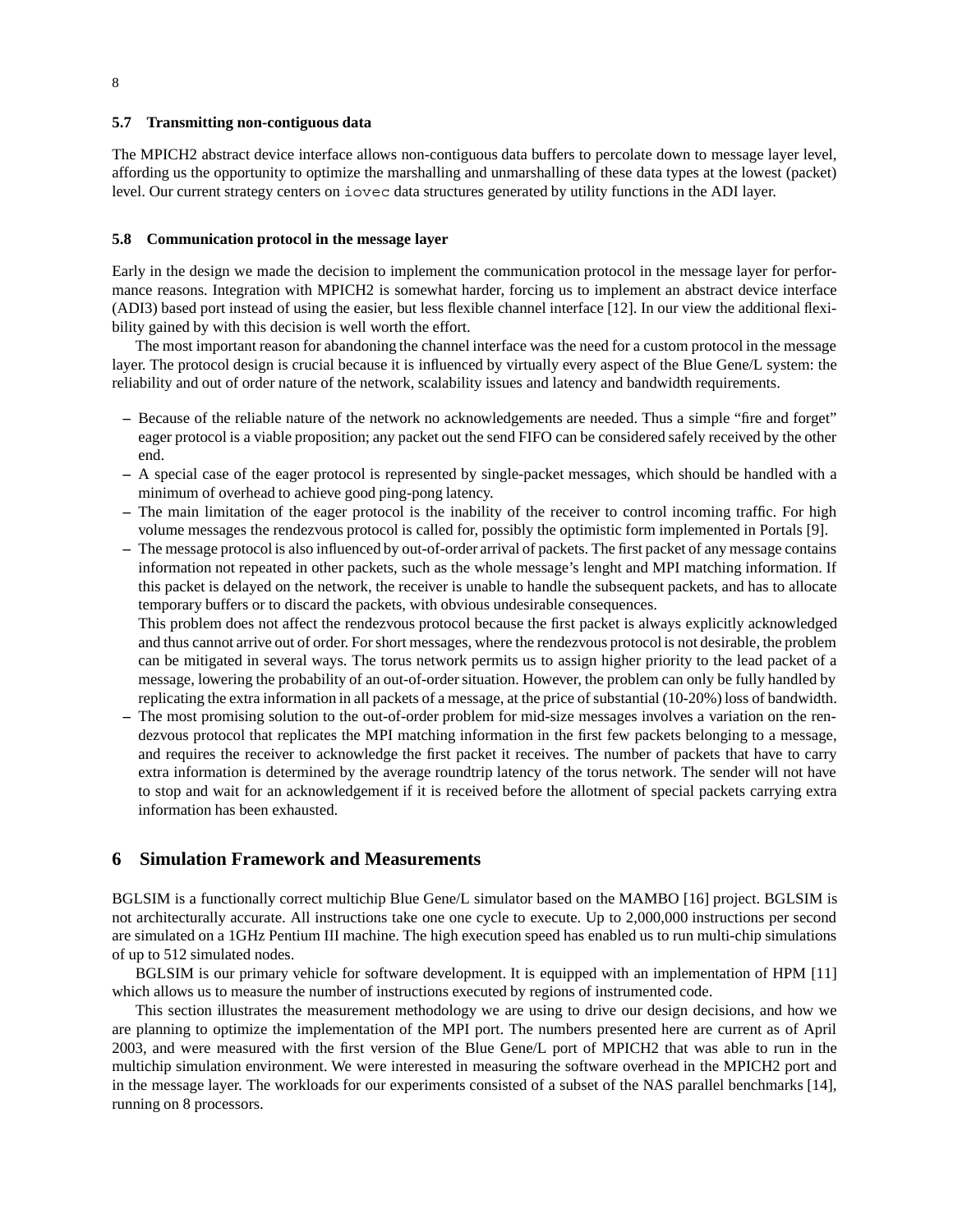Figure 6 shows a simplified call graph for sending a blocking MPI message, with the functions of interest to us highlighted. We instrumented these functions, and their counterparts on the receive end, with HPM library calls. HPM counted the average number of **instructions** per invocation.

Table 1 summarizes the measurements. The left panel in the table contains measurements for the high level functions of the MPICH2 port. As the table shows, blocking operations (MPI Send and MPI Recv) are not very good indicators of software overhead, because the instruction counts include those spent waiting for the simulated network to deliver packages. The numbers associated with non-blocking calls like MPI Isend and MPI I recv are a much better measure of software overhead.



**Fig. 6.** The callgraph of an MPI Send() call

| Overhead (insns.) | FT  | BТ             | SP        | CG   | MG               | IS        | LU    |
|-------------------|-----|----------------|-----------|------|------------------|-----------|-------|
| MPI Send          |     |                |           |      | 11652 10479 3746 |           | 7129  |
| MPID_Send         |     |                |           | 1759 |                  | 1613 1536 | 1744  |
| MPI Isend         |     |                | 2043 2162 |      |                  |           |       |
| MPID Isend        |     | 1833 1782 1901 |           |      |                  |           |       |
| MPI_Irecv         |     | 541            | 542       | 549  | 564              | 536       | 557   |
| MPID_Irecv        | 280 | 279            | 280       | 293  | 308              | 280       | 301   |
| <b>MPI Recv</b>   |     |                |           |      |                  |           | 13811 |
| <b>MPID Recv</b>  |     |                |           |      |                  |           | 406   |

| Overhead (insns.) | <b>FTI</b> | <b>BTI</b> | <b>SP</b> |             | $CG$ $MG$ | <b>IS</b>                          | LUI |
|-------------------|------------|------------|-----------|-------------|-----------|------------------------------------|-----|
| postsend          |            |            |           |             |           | 1107 1271 1401 1230 1114 1220 1265 |     |
| senddonecb        | 115        | 115        | 115       | 115         | 115       | 115                                | 115 |
| recynewcb         | 445        | 344        |           | 353 349 335 |           | 341                                | 328 |
| recvdonecb        | 16179      | 418        |           | 333 267     | 150       | 204                                | 127 |
| advance           |            |            |           |             |           | 2181 1643 1781 1429 1669 2865      | 955 |
| msqsend_adv       | 671        | 653        | 648       | 620         | 556       | 642                                | 594 |
| dispatch          | 520        | 518        | 516       | 598         | 661       | 533                                | 620 |

**Table 1.** Software overhead measurements for MPICH2 and message layer functions

The right panel in the table contains data for message layer functions. postsend is the function called to post a message for sending; it includes the overhead for sending the first packet. senddonecb is called at the end of every message send. It shows the same number of instructions in every benchmark. recvnewcb (called for every new incoming message) has a slightly higher overhead because this is the function that performs the matching of an incoming message to the requests posted in the MPI request queue. The recvdonecb numbers show a high variance, because in certain conditions this callback copies the message buffer from the unexpected queue to the posted queue. In our measurements this happened in the FT benchmark.

The remaining two lines in the right panel of the table represent the amount of instructions spent by the message layer to get a packet into the torus hardware (msgsend adv) or out of the torus hardware (dispatch).

An MPI Isend call in the BT benchmark takes about 2000 instructions. Out of these, the call to postsend in the message layer accounts for 1300 instructions. postsend calls msgsend adv to send the first packet of the message. msgsend adv spends an average of 671 instructions sending the packet. Thus the software overhead of MPID Send can be broken down as  $2000 - 1300 = 700$  instructions spent in the MPICH2 software layers,  $1300 - 671 = 629$ instructions spent in administering the message layer itself and 671 instructions spent to send every packet from the message layer.

The above reasoning points at least one place to where the message layer can be improved. The minimum number of instructions necessary to send/receive an aligned packet is 50. However, the message layer spends more than 650 instructions for the same purpose, partially because of suboptimal implementation, alignment adjustment through memory copies and packet layer overhead. We are confident that a better implementation of the message sender/receiver can reduce the packet sending overhead by 25-50%.

#### **7 Conclusions**

In this paper we have presented a software design for a communications library for the Blue Gene/L supercomputer based on the MPICH2 software package. Because of the high bandwidth per chip speed ratio of the machine, the